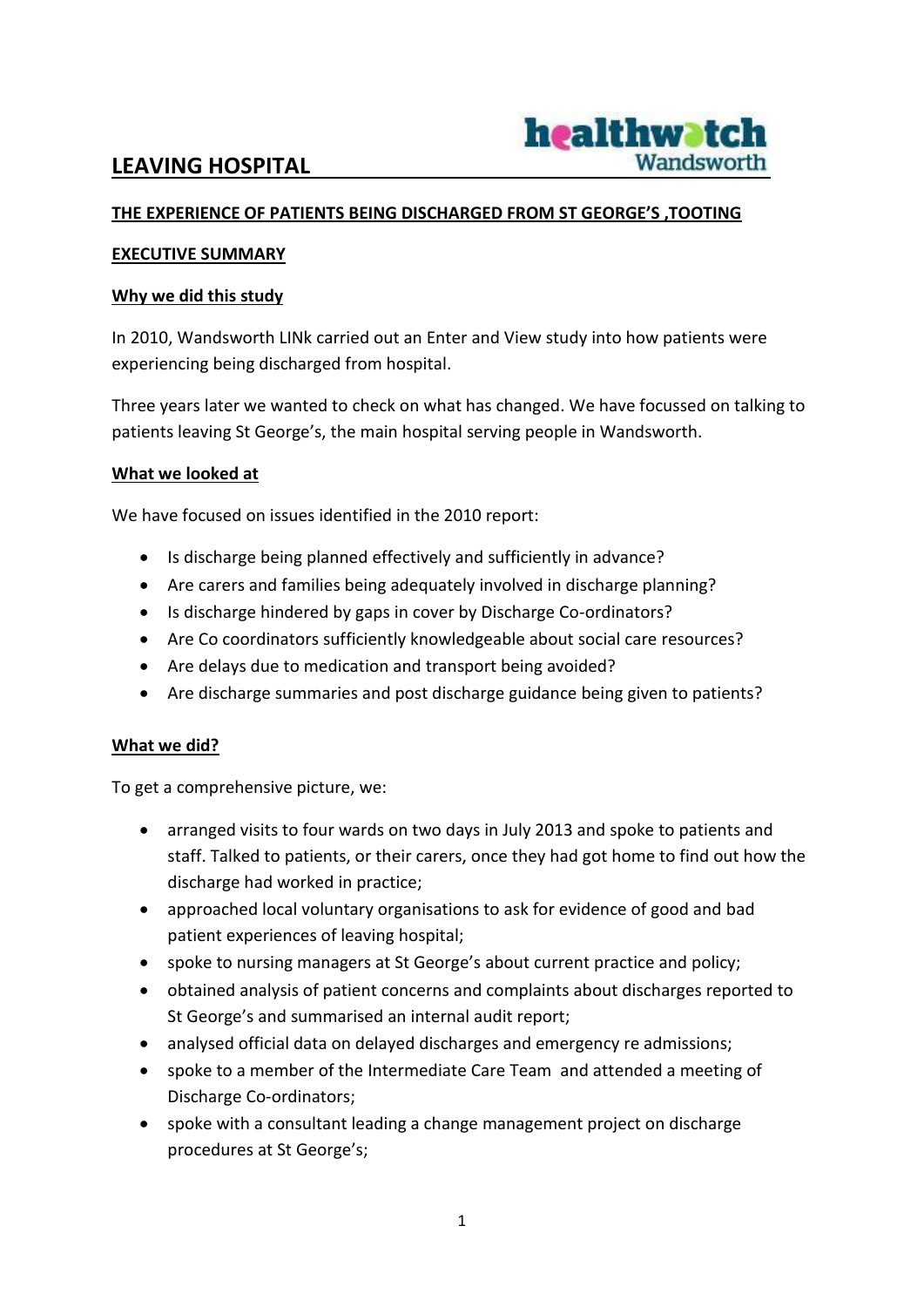#### **What we found**

Our main conclusions from all the evidence we collected are:

- **There are welcome signs of successful efforts to improve discharge procedures:**
	- Improved tools for sharing information have been introduced
	- Better written information is available for patients
	- Significant improvements in timely ordering of medication and providing patients with medical summaries
	- A greater focus on monitoring discharge performance
- **But we encountered evidence of problems apparently yet to be resolved:**
	- Most patients and families are confused about responsibilities for discharge arrangements and do not understand the role of the Discharge Co-ordinator
	- Transport delays continue
	- There continues to be a lack of training and not enough cover for Discharge Co-ordinators with too much reliance on informal and ad hoc learning
	- Few patients are aware of who to contact post discharge if things go wrong and how to manage recovery from their illness
	- A weakness in monitoring and review arrangements when patients get home and evidence that some older people in particular are left to struggle and then find it difficult to get services

The detail of these conclusions is set out in the main report along with our recommendations, suggesting additional steps the hospital might take to improve further the experience that patients have when leaving St George's.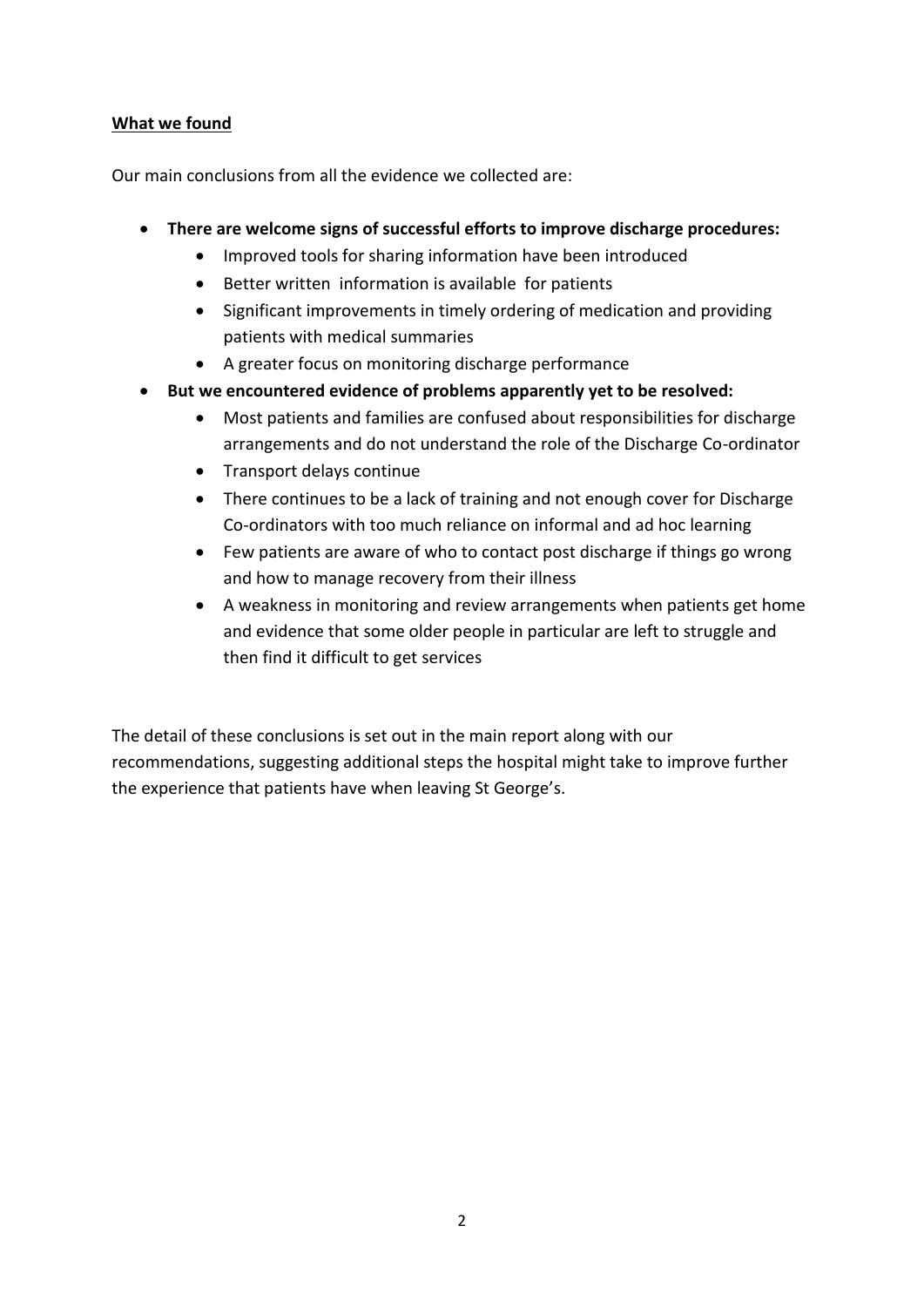

# **LEAVING HOSPITAL**

# **DISCHARGE FROM ST GEORGE'S HOSPITAL: FOLLOW UP STUDY REPORT BY ENTER AND VIEW TEAM**

#### **PLANNING AND CONDUCT OF THE STUDY**

#### **Why we did the visits**

In April 2013 the Healthwatch Enter and View team decided to undertake a follow up study to the LINk report on Hospital Discharge completed in 2010. The 2010 report was a substantial piece of work based on a range of enquiries including ward visits by the Enter and View Team. It had been followed by discussions with the responsible health and social care agencies including St George's Hospital. At that time some of the recommendations had been accepted, some not. In the past year we became aware of various further grumbles about the discharge process. We wanted to find out how much had changed since 2010? Some action had been taken in response so had the LINk report made a difference? Were any of the recommendations still relevant? We chose St George's since it is the major hospital serving the Wandsworth area and had been the main focus of the previous study.

#### **What we looked at**

The main questions we agreed to focus on were based on the recommendations that had been made in the LINk 2010 report on Hospital Discharge and the subsequent discussions.

We wanted to find out whether:

- discharge is being planned effectively and sufficiently in advance
- carers and families are being adequately involved in discharge planning
- discharge or discharge planning is hindered by gaps in cover by Discharge Coordinators eg at weekends or at holiday times
- Discharge Co-ordinators are sufficiently knowledgeable about social care assessment and the availability of community services
- delays in discharge on the day such as waits for medication and transport are being avoided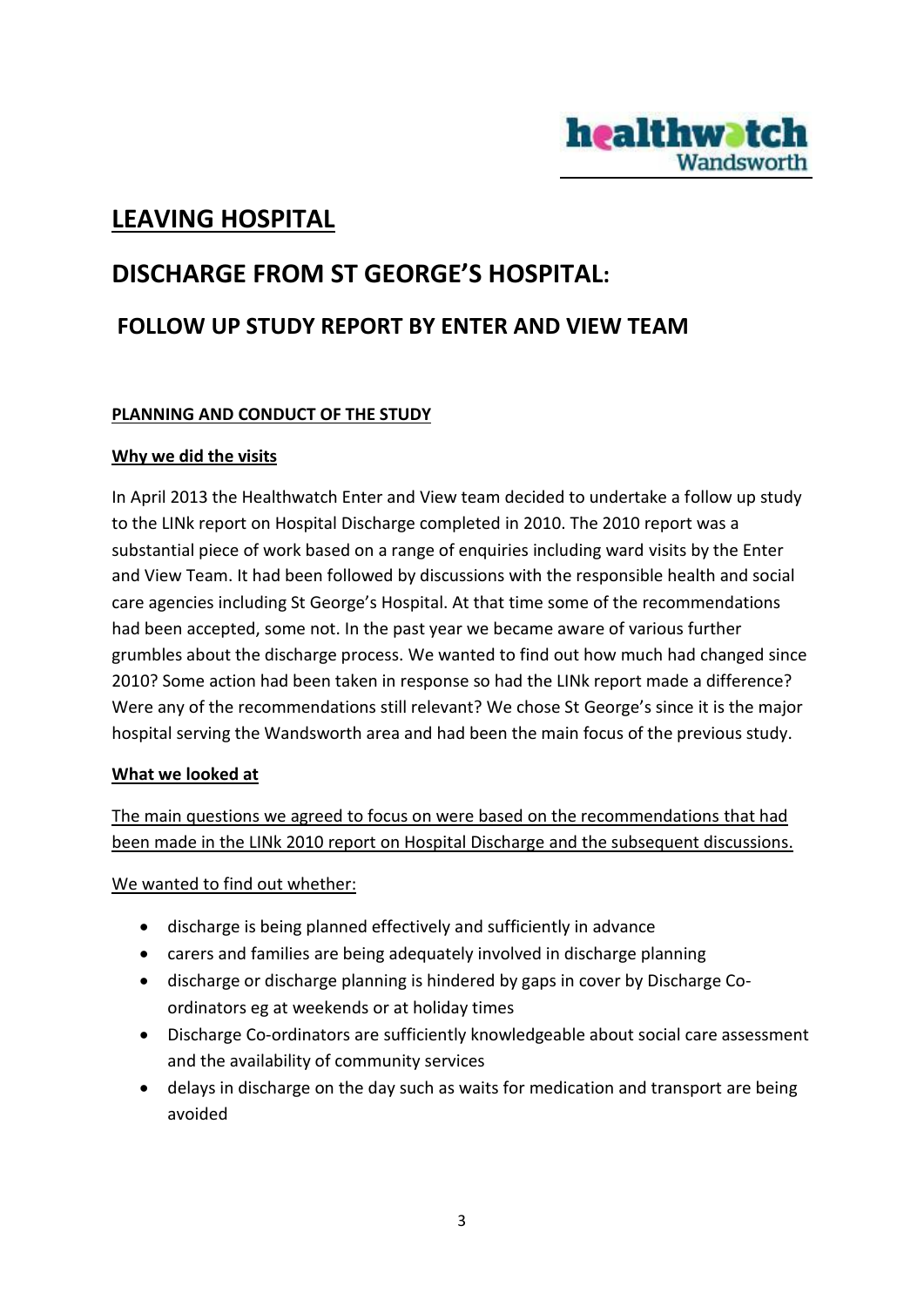- discharge summaries, including guidance on recovery and contact details for use in case of concern, are being given to patients, if appropriate their carers, and copied to their GPs
- there is a clear procedure to ensure Discharge Co-ordinators identify and follow up within a few days of discharge those patients for whom such follow up is appropriate
- arrangements are in place to monitor and review the discharge process.

#### **What we did**

We approached a number of local voluntary organisations to ask for evidence of good and bad discharge experiences, initially by letter and followed up some by telephone.

Contacted and spoke to the Nursing Managers at St George's about current discharge practice and policies.

Analysed a copy of the discharge process internal audit report, based on information from patient records, which was kindly supplied to us by the Trust. Collected evidence about the number of informal and formal complaints recorded by the Trust regarding discharge.

Arranged visits to four wards on two days in July and spoke to staff and patients. We followed up the inpatient interviews in a number of cases by, with their permission, telephoning or visiting the patient after discharge and speaking to either them or their carer to find out how the discharge had worked in practice.

Spoke to a member of the Intermediate Care team at St George's

Attended a Discharge Coordinators meeting to discuss our findings and try out our suggestions.

Communicated with the external consultant leading a St George's commissioned Discharge Management Project which was taking place whilst we were doing our study. The goal of the 13 week Kaizen Rapid Change Project 4, Discharge Management (Acute Medicine & Senior Health) was to identify ways of speeding up discharge by using working groups to identify and trial changes that might improve the discharge process.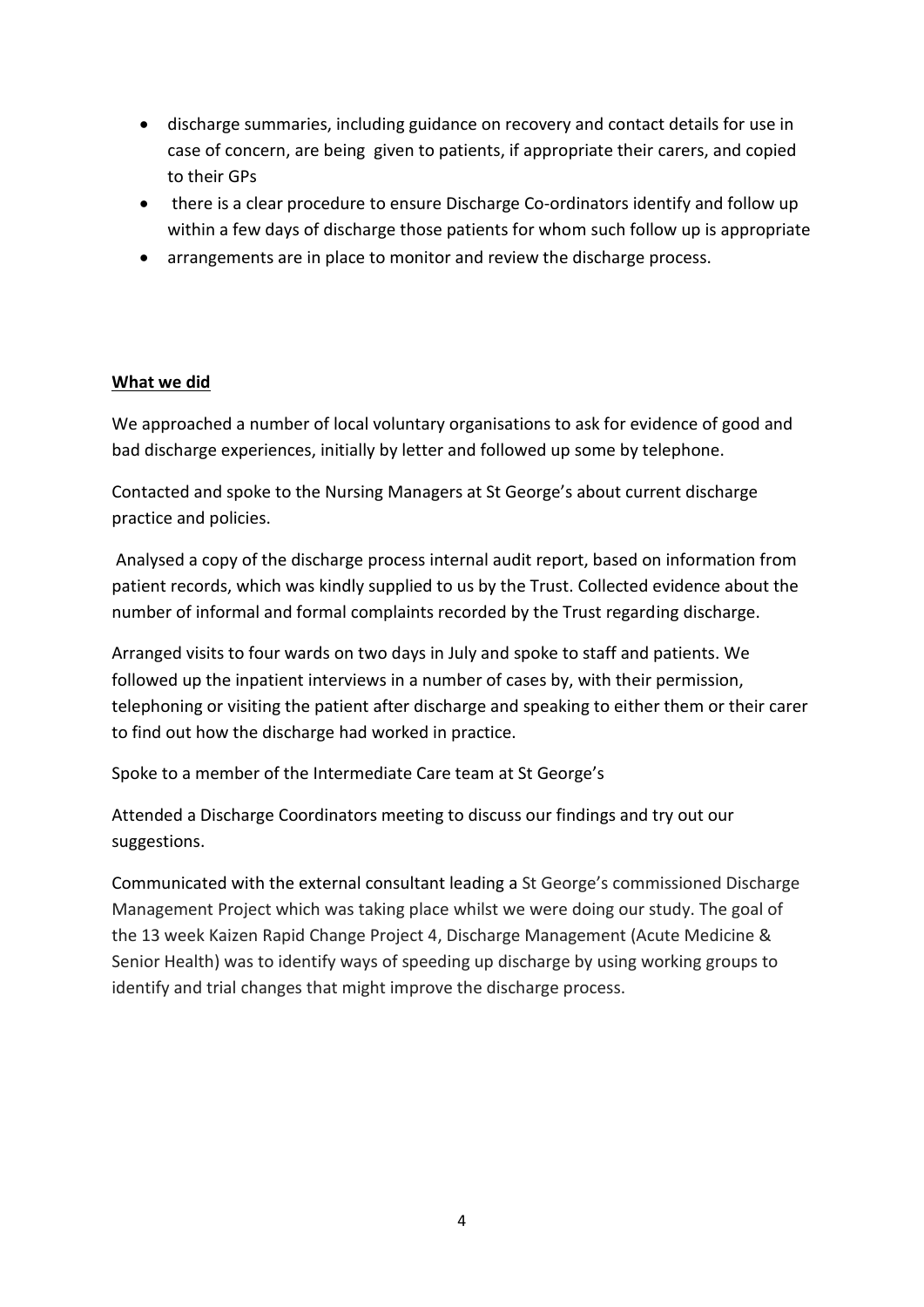#### **THE WARD VISITS**

We visited four wards on two separate days: one elderly care ward, two medical and one surgical ward. We interviewed a total of 21 patients using a prompt/ question format similar to that used in the previous Enter and View investigation. There were more patients from Wandsworth than other boroughs and of varied ethnicity. All except one had been emergency admissions. Just under a quarter were under 50 years old and these younger surgical patients were mainly those who had the shorter inpatient stays. Just over half of the patients over 66 years were receiving or needed some form of social care – one was awaiting residential placement. Two had been readmitted after a recent discharge.

| <b>Boroughs</b>   | Wandsworth    | 11             | Merton    | 4  | Lambeth & Sutton | 2 each         | Richmond &        | 1 each         |
|-------------------|---------------|----------------|-----------|----|------------------|----------------|-------------------|----------------|
|                   |               |                |           |    |                  |                | Croydon           |                |
|                   |               |                |           |    |                  |                |                   |                |
| <b>Time since</b> | Under a week  | $\overline{7}$ | Under 3   | 10 | 4-6weeks         | $\overline{2}$ | Readmission after | $\overline{2}$ |
| admission         |               |                | weeks     |    |                  |                | recent discharge  |                |
|                   |               |                |           |    |                  |                |                   |                |
| <b>Ethnicity</b>  | White British | 14             | Afro      | 4  | Asian            | $\mathbf{1}$   | Other             | $\overline{2}$ |
|                   |               |                | Caribbean |    |                  |                |                   |                |
|                   |               |                |           |    |                  |                |                   |                |
| Age               | Over 80       | 4              | 66-80     | 8  | $51 - 65$        | 4              | 35-50 plus one    | 5              |
|                   |               |                |           |    |                  |                | under 35          |                |
|                   |               |                |           |    |                  |                |                   |                |
| Ward              | Older persons | 3              | Medical   | 11 | Surgical         | 7              |                   |                |
|                   |               |                |           |    |                  |                |                   |                |
|                   |               |                |           |    |                  |                |                   |                |

We followed up 16 of these patients after discharge or, in the case of two patients who were still in hospital, with their families. The interviewer either telephoned the patient or in three cases visited after discharge and spoke to either the patient or their carer. We also discussed and observed the discharge process with ward staff, especially the Discharge Coordinators where there was one. Only the surgical ward did not have a Discharge Coordinator in post at the time and the responsibilities were shared by the nursing staff.

## **The sort of evidence we looked for on the ward visits and follow up telephone calls and what we found:-**

For each question we identified indicators that we thought would demonstrate whether the expected discharge activity was happening systematically

#### **1. Discharge being planned effectively and sufficiently in advance?**

**Was information about home circumstances recorded?**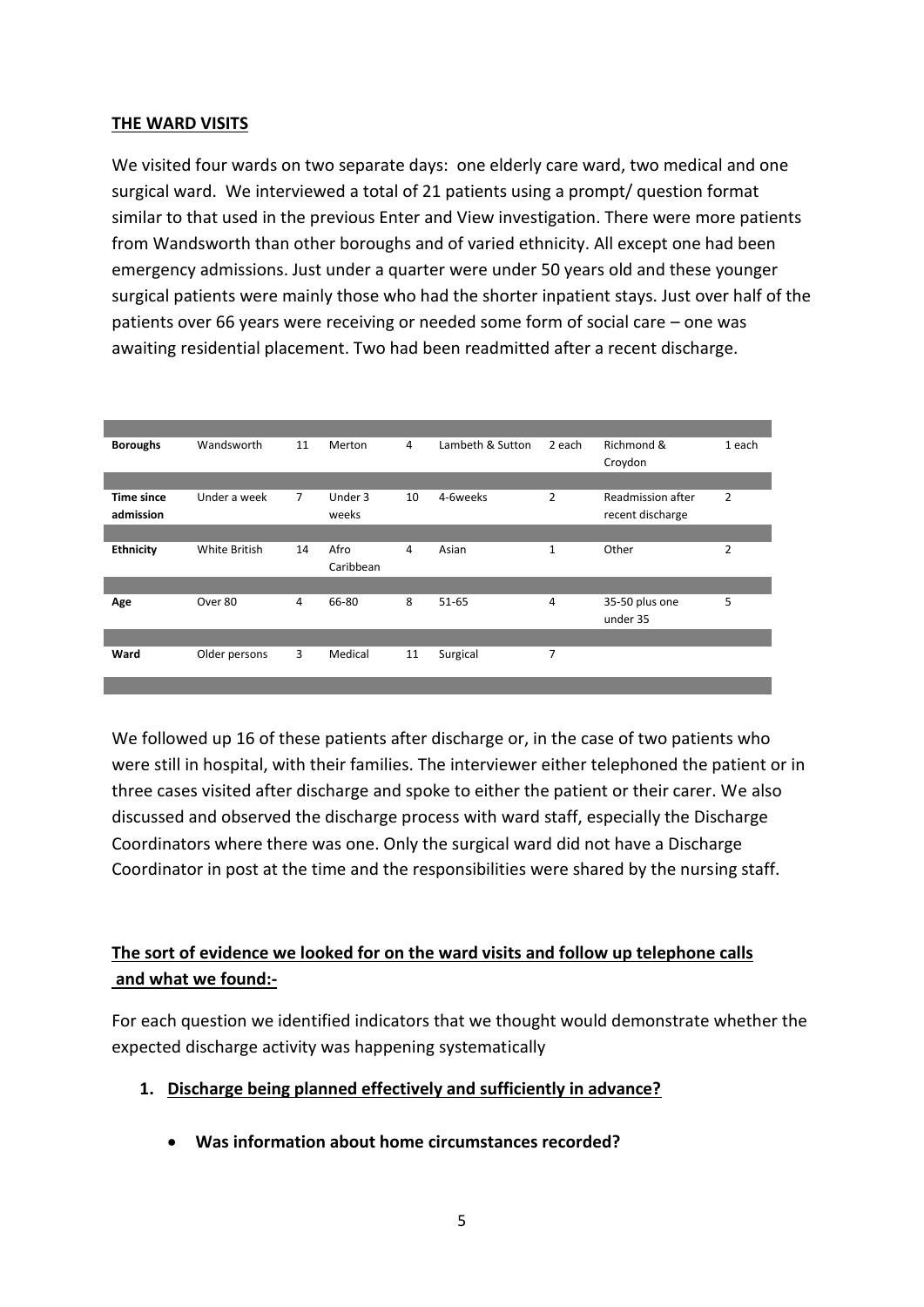For the majority of patients there was evidence that planning had started early. One patient reported enquires into his home circumstances "started when he came in". In another case we noted that a message about a cluttered home needing possible clearance had been conveyed on admission via the ambulance staff who brought the patient in. We accept the limitation that seriously ill patients might not be able to talk about their home circumstances when first admitted but it appeared that they had in most cases been approached as soon as appropriate. Only one patient, whose circumstances were apparently straight forward, had not yet been seen by the busy Discharge Coordinator despite being on the ward for a day or two. This meant that staff were unaware of her carer responsibilities, which could have caused problems.

Evidence from both the Intermediate Care Team and one Discharge Coordinator emphasised that as well as home circumstances information on the patient's "preadmission baseline abilities" (mobility etc before admission) were necessary in order properly to manage discharge and rehabilitation for frail older people. This required considerable research and they both felt it was not always done thoroughly enough.

We observed that the way information was recorded varied from ward to ward. The detailed "Discharge Check List" did not serve to record preadmission information and was not used universally by all wards. We understand this check list is being reviewed prior to the introduction of the electronic patient record system.

#### **Recorded where all the ward multidisciplinary team (MDT) could see?**

The recently introduced whiteboards and daily "whiteboard rounds " appeared to offer a valuable daily opportunity for home circumstances and estimated discharge dates to be shared with all the MDT-doctors, nurses, physiotherapists, occupational therapists and other professionals groups involved in the patients' care. We observed it enabled members of the team to answer simple questions from patients quickly and directly. However, we were concerned that a number of the whiteboard records were not up to date, particularly the anticipated discharge date and dementia monitoring, so we felt they could be misleading. Also we thought that it is important that information on communication problems such as sight and hearing loss and language is always added to the whiteboards so all staff involved were aware of them. (We came across at least two patients who had sight problems that not all staff seemed to take into account).

One Discharge Coordinator recorded the home and social circumstances in the shared patient notes in a way that they were more easily seen by all the multidisciplinary team who accessed notes. Rather than separate sheets for each professional input the notes were continuous in date order and identified the profession by a coloured sticker. The introduction of electronic records may enable social information in bulky patient notes to be more usefully accessible.

We came across one piece of evidence of unshared information- the fact that a patient's wife was away from home had led to one wasted OT technician's home visit.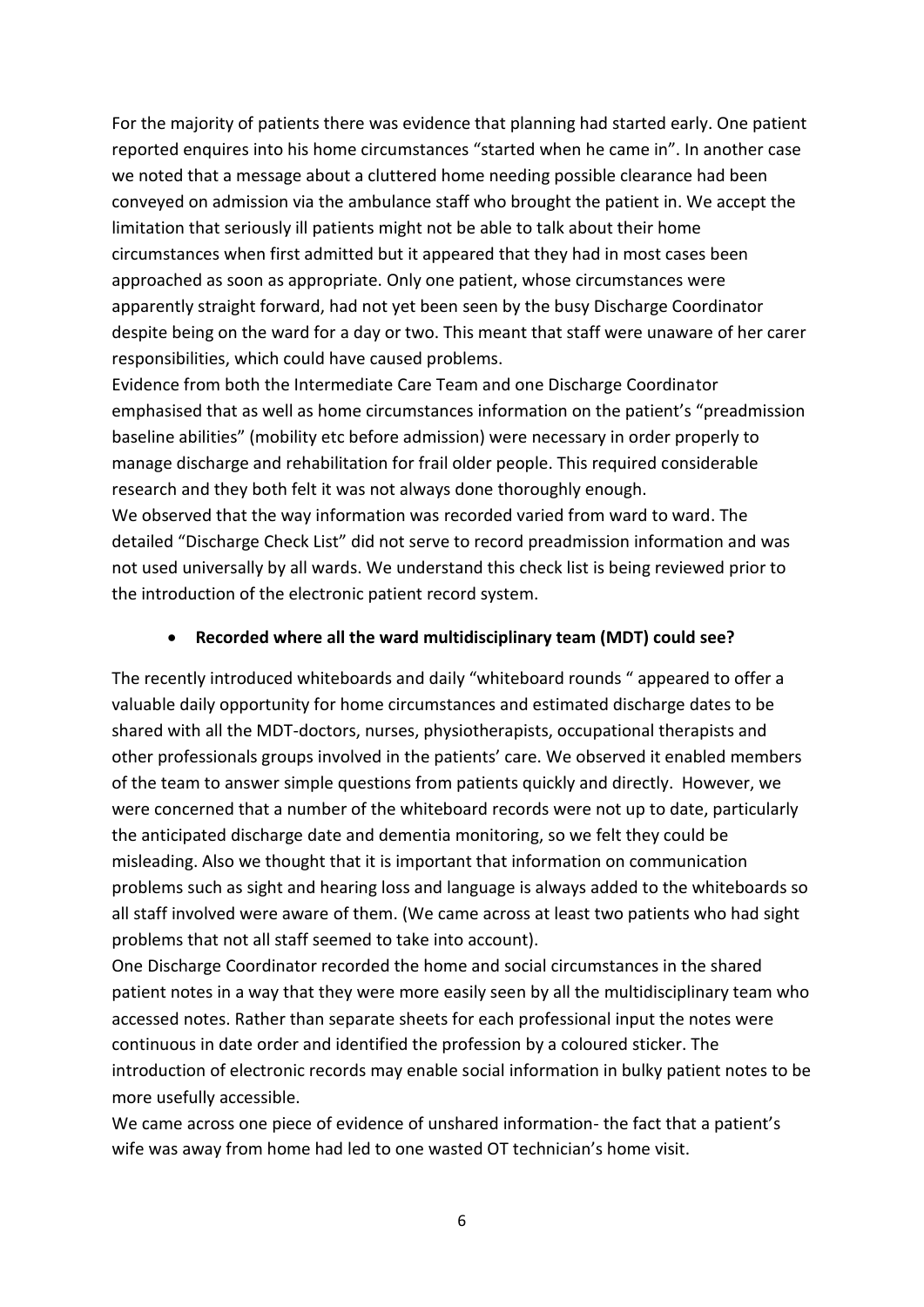## **Patient did not have ability to plan and to be fully aware of discharge issues?**

At least 7 out of the 21 patients interviewed were for various reasons vague or apparently unrealistic about their home circumstances and how they would cope at home. This high proportion emphasised to us the necessity for staff to verify facts and arrangements with families and carers to achieve safe discharge.

## **Had facts given by patient been verified with family/carers?**

We felt it was important that when patients are in any way confused and vulnerable the facts about how they cope at home should be verified whenever possible with family and carers-or even a home visit if no information is available. In the elderly ward the Discharge Coordinator made a point of checking the accuracy of facts that had been obtained in other wards and settings. She emphasised that experience had taught her the importance of checking various family sources rather than assuming that one relative spoke for all.

## **Was the discharge process explained to the patient and did the patient understand it?**

A "Leaving Hospital-Planning for Discharge" sheet had been distributed to patients in some wards. Some patients were aware of the content but others, because of sight, language or mental capacity problems, could not read or understand it. Moreover, if left on the bed table or locker, the sheet of paper could be easily lost and not seen by significant friends and family visitors. In view of this we hope our recommendations about changes to this sheet will be given serious consideration and they will be displayed in a more permanent and easily seen position.

One patient who spoke no English relied on information from bilingual family members who visited frequently and spoke to staff. When we visited, the patient was worried because she did not know whether she would have to pay for ICT.

In spite of staff attempts to explain the discharge process, in our interviews some of the patients' answers demonstrated confusion as to who determined and confirmed the day of discharge (see below section 3).

## **Can patient identify the Discharge Coordinator?**

Not all patients were asked but at least eleven of the 21 patients could not identify the Discharge Coordinator or Sister taking responsibility for discharge. On the other hand one referred to the Discharge Coordinator by her first name.

## **OT and physiotherapy assessments**

About half the patients had problems with mobility and self-care. Therapy input was mentioned by at least 6 patients and Physiotherapists and Occupational Therapists were observed to be an integral part of the ward team. Aids for daily living had been provided prior to discharge for at least 2 patients.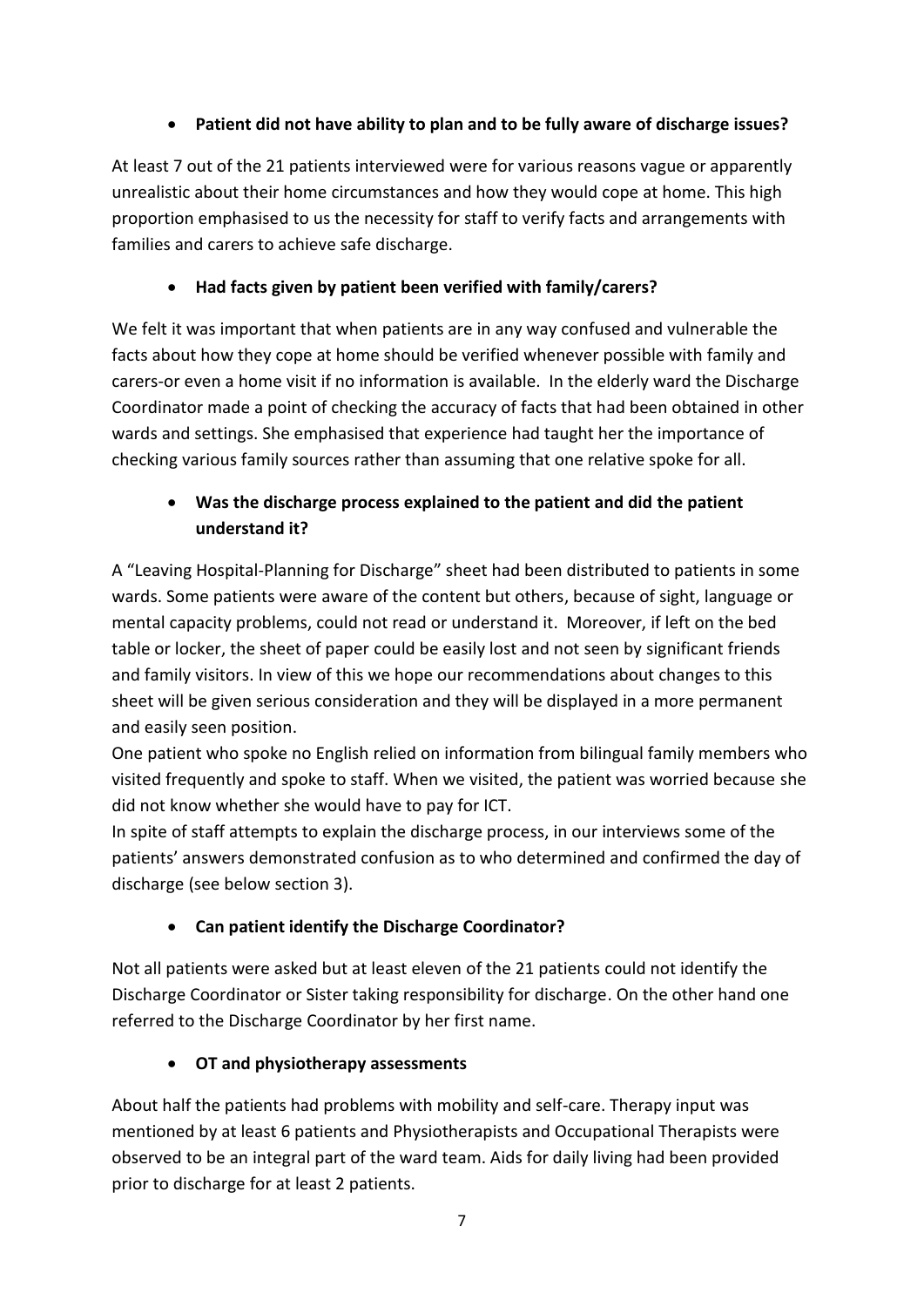## **2. Carers and families adequately involved in discharge planning?**

## **Discharge process shared with carers?**

Our information is not complete because we did not interview the family and carers directly, so depended on the patients' impressions (some were very vague and we could only assume others must have been involved) and on the feedback we obtained after discharge. At least ten patients' relatives had definitely been involved to some degree and there was evidence that for some there had been substantial contact about measuring and fitting aids to daily living and a well organised case conference about future residential placement.

## **Conversations with carers and family?**

A wife would have liked to speak to staff but could only visit in the evenings when no one was available. Another found it very difficult to find out precise medical information.

## **Family and friends know who to talk to about discharge?**

Three carers knew the Discharge Coordinator by name and one spoke very highly about the support she had received negotiating the complicated application process for residential care. One however reported a bad experience in another ward where arrangements for discharge were shared between the MDT team.

## **3. Discharge or discharge planning being hindered by gaps in cover by Discharge Coordinators eg at weekends or at holiday times? Cover arrangements?**

This was an issue raised in the 2010 report which recommended that Discharge Coordinator cover should be provided on a 7 day a week basis to ensure contact with families and carers who might only visit at weekends. The Trust had however made clear at the time that they did not accept this recommendation which they considered unnecessary and impractical.

The current position accordingly is that when Discharge Coordinators are absent e.g. at weekends, sick or on leave no dedicated substitute Discharge Coordinator cover is provided. -with the exception of annual leave cover in Senior Health. Discharge Coordinators work 7.5 hours Monday to Friday and when they are off duty, cover is provided by the available nursing staff. In the surgical ward where no Discharge Coordinator was in post the sister and senior nurses were carrying out the discharge planning. Discharge Coordinators told us they mostly communicated with relatives and carers by telephone or email and left messages with other staff to talk to visitors who came when the Discharge Coordinators were off duty.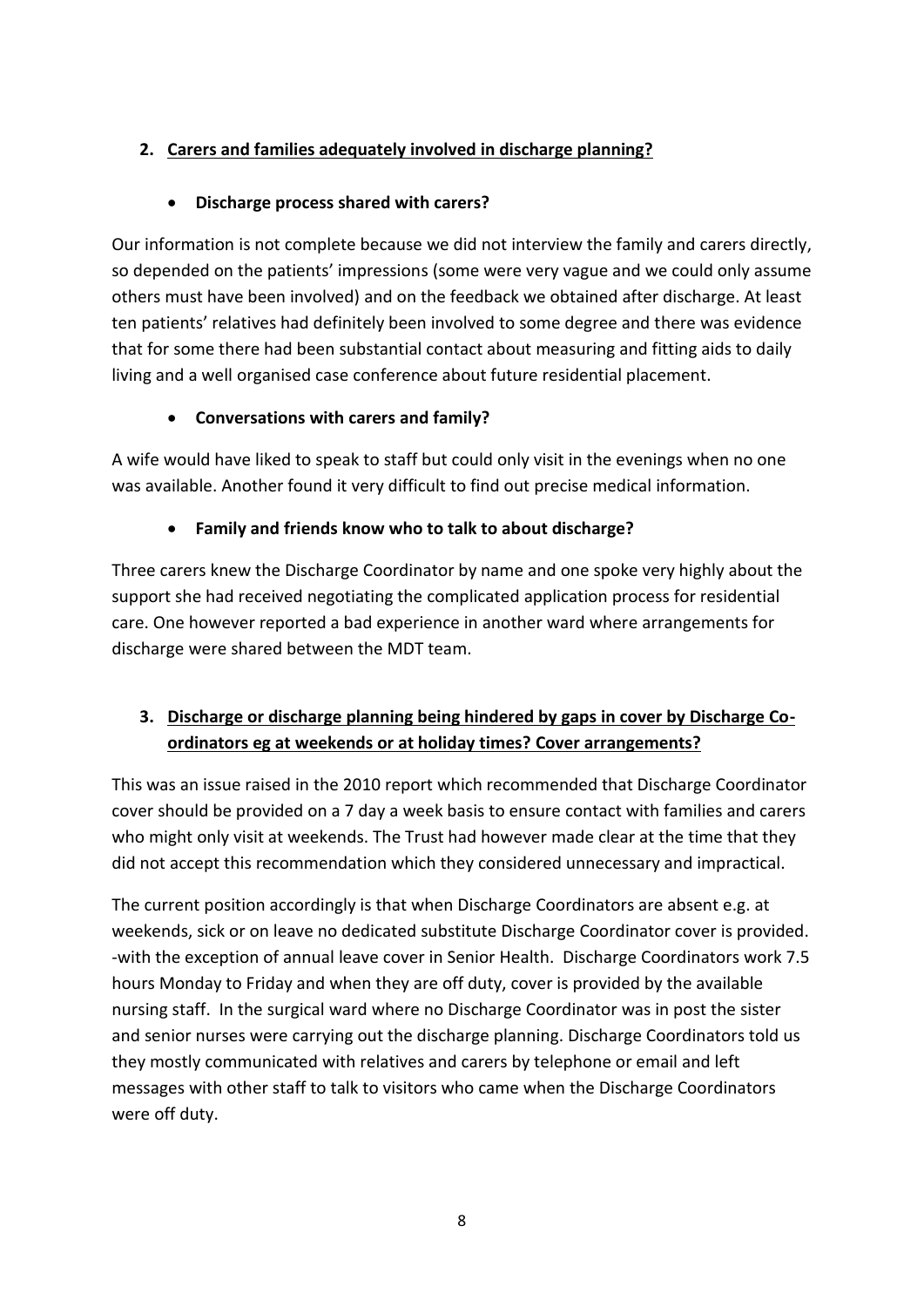## • **Evidence of confusion /omission when Discharge Coordinator not around?**

A number of negative incidents which we identified through our post-discharge follow up **may** have been related to the absence of a Discharge Coordinator:

- two discharge summaries which had not arrived 6 days after the patient had left hospital coincided with the Discharge Coordinator being away;

- on the ward with no Discharge Coordinator, transport went to the wrong ward and caused a 6 hour delay in the patient returning home;

- two last minute cancellations of discharge pick up arrangements happened on a ward where discharge responsibilities were being shared by non -Discharge Coordinator staff. - one patient, was discharged to ICT at a weekend and arrived a day earlier than expected by the ICT unit. She spoke no English and family members were not informed. We were told later by a member of staff 'it was chaos'.

A member of an ICT team to whom we spoke valued the role Discharge Coordinators play saying "Discharge Coordinators have more relevant experience and have an important role in aiding smooth discharge planning; this is preferable to nurse rotation in the role." We were told by Discharge Coordinators that some discharges require a substantial amount of time to complete paperwork, which conflicts with other clinical work if no Discharge Coordinator is on duty.

## • **Is it clear how or by whom discharge arrangements are finalised?**

During telephone follow up after discharge, some patients had acquired on the ward the misleading expectation that the doctor would finalise discharge and were surprised to find it was a nurse or Discharge Coordinator that did so. Some patients had to wait beyond an initial estimated date for symptoms to clear even when most discharge arrangements were in place, as happened in two cases, but they accepted this was necessary and understood.

In general there was vagueness about the phrase "ready for discharge". Was it medically fit as determined by the Doctors or MDT fit when all professionals involved had completed their assessment and treatment? Given this imprecision it can be difficult to determine what constitutes a delay.

## **4. Are Discharge Co-ordinators sufficiently knowledgeable about social care assessment and the availability of community services?**

• **Evidence of training and knowledge**

The 2010 LINk report suggested a need for more training for Discharge Coordinators on the role of social care assessment staff (care managers) and other community support services. The Discharge Coordinators we met reported that they "learned on the job" from OTs, ICT coordinators and social workers but had not visited community services. We were told that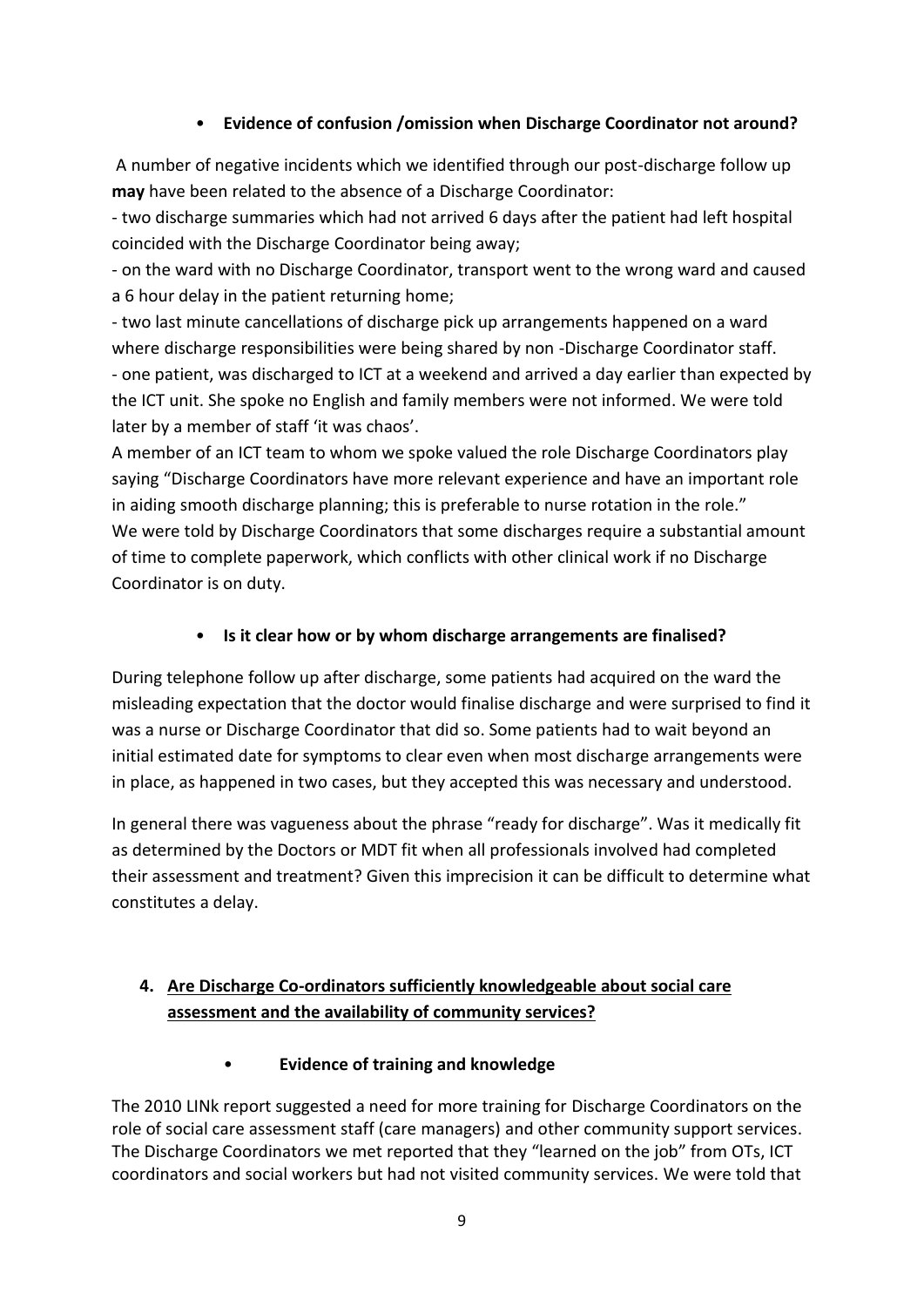sometimes outside agencies were invited to the monthly hospital Discharge Coordinator meetings to explain some aspects of community care but the coverage appeared far from comprehensive.

However, warm recognition of one aspect of their expertise came from one family member interviewed who was immensely grateful for the help from the Discharge Coordinator with the complicated "Capacity" issues and application for residential care which had been progressing so slowly.

#### • **Awareness of community alternatives**

In our interviews Discharge Coordinator's demonstrated their knowledge of the following community services in a range of Boroughs;

The Virtual Ward, Mascot alarms, Supported Discharge, Mental Capacity issues, District and Stoma Care Nurses and setting up various services provided through Social Services including house clearance.

Discharge Coordinators reported using information websites. But they expressed difficulties in about communicating with all the Community Health and Social Services which vary from Borough to Borough some of whom rely on indirect messaging services.

One aspect of the recent Kaizen Discharge Review (see below) addressed the need for hospital staff to be more aware of and able to access what was on offer in the community.

## **5. Are delays on the day of discharge such as waits for medication and transport being avoided?**

The most significant delays concerned transport. Delays to an anticipated discharge date because of medical, therapy or social necessities were understood by all concerned but people sometimes (rightly or wrongly) found it harder to understand why they had to wait for hospital transport once they had been declared fit for discharge. In a number of cases the hospital transport delays had been of up to 6 hours with the patient, and in one case his paid carer, sitting by the bed all this time. Where the transport had been ordered the day before, there seemed to have been only one delay due to confusion regarding the ward, but transport ordered on the day of discharge resulted in very long waits for 3 of the patients we interviewed.

Discharge Coordinators said they are attempting to book transport earlier and the Kaizen Discharge Review proposed improving the ease of communication between the ward and transport and to facilitate bookings. Meanwhile patients and their relatives did not understand about the likelihood of long waits and late arrivals of hospital transport if it is ordered on the day.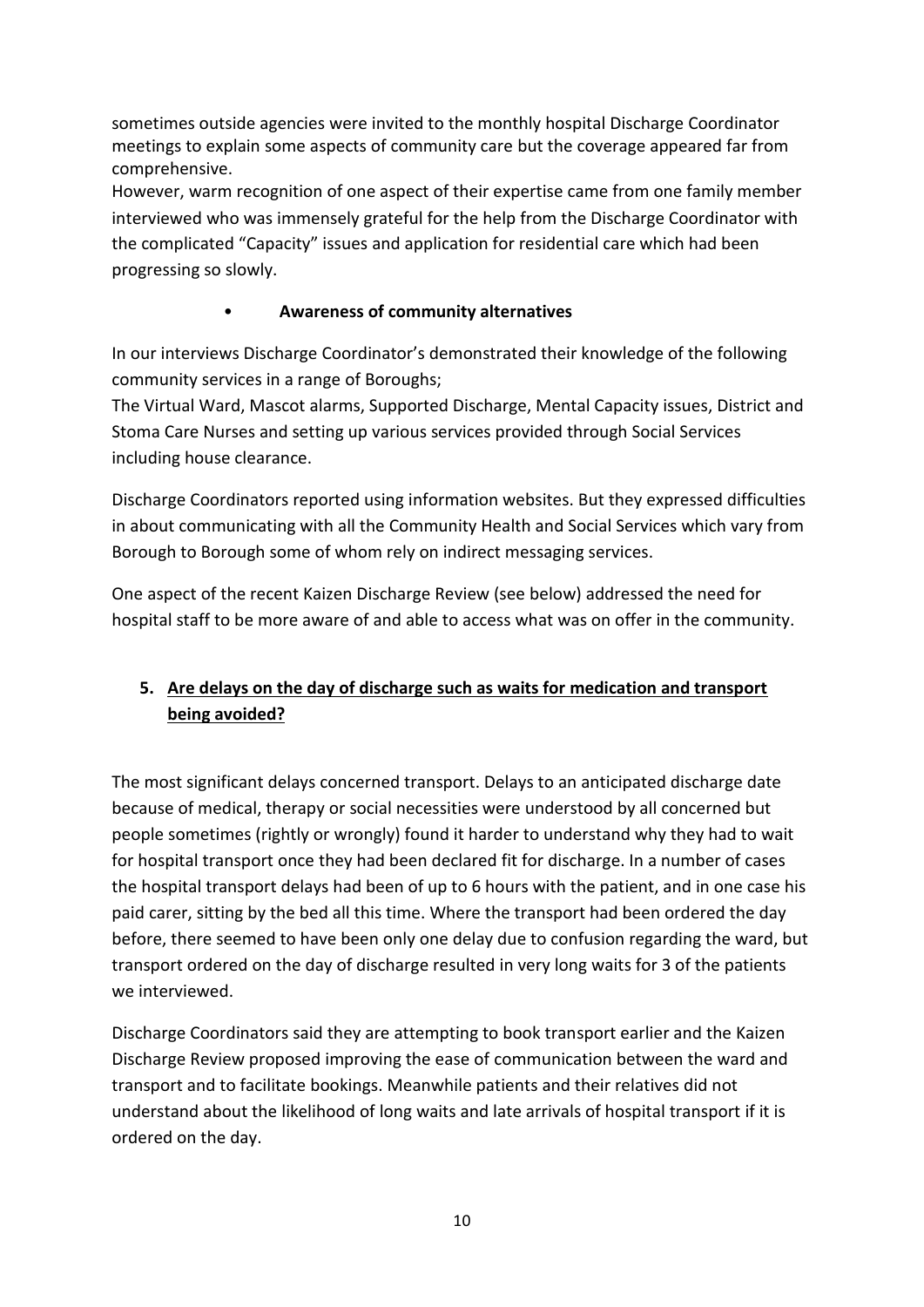We did not come across significant delays due to waiting for medication, as identified in our previous (LINk) report. Discharge Coordinators told us that they now normally get medication prescribed 24 hours before discharge and blister packs that take 48 hours to make up, even earlier.

## **6. Are discharge summaries, including guidance on recovery and contact details for use in case of concern, given to patients, if appropriate their carers, and copied to their GPs?**

## • **Medical summaries?**

All but two of the patients followed up after discharge had received a medical summary. This is an improvement since the LINk report but falls short of the 100% target aimed for. Of the two that had not received a summary, one who was concerned 6 days after discharge had to be advised of the ward number to ring for help.

One patient 4 days after discharge had not opened the envelope he had been given containing the summary because he was not sure what was in it and whether it was for him. A label explaining the contents might have helped.

## • **Services provided and contact details?**

On follow up after discharge patients for whom this was relevant reported they had found the list of services useful. One used it to re-contact the OT. Others welcomed the reassurance it gave them that Community nurses, outpatient appointments had been arranged and they could contact them if necessary.

## • **Who to contact if concerned?**

People expressed a variety of ideas about who to contact if they had concerns after discharge, varying from ringing the ward and going to A&E, to being confident that their GP would have received the Discharge Summary and be able to help. Only two were really clear about what they had been advised to do. The Kaizen Discharge Review referred to a leaflet "What to do if something happens" but we did not come across these.

## • **Recovery and condition management information**?

Some patients expressed the need for more information about how to manage their recovery. "No advice or instructions just a bag of medicine" one complained. Others hoped that this would come via their GP or were receiving such support from a Community nurse specialist. Some Discharge Coordinators in specialist wards said they gave out condition specific recovery leaflet but we did not come across any. Discharge Coordinators aspired to talking through and providing a medication printout and two patients referred to this but one patient told us he was "very confused" by the changes in his heart medication.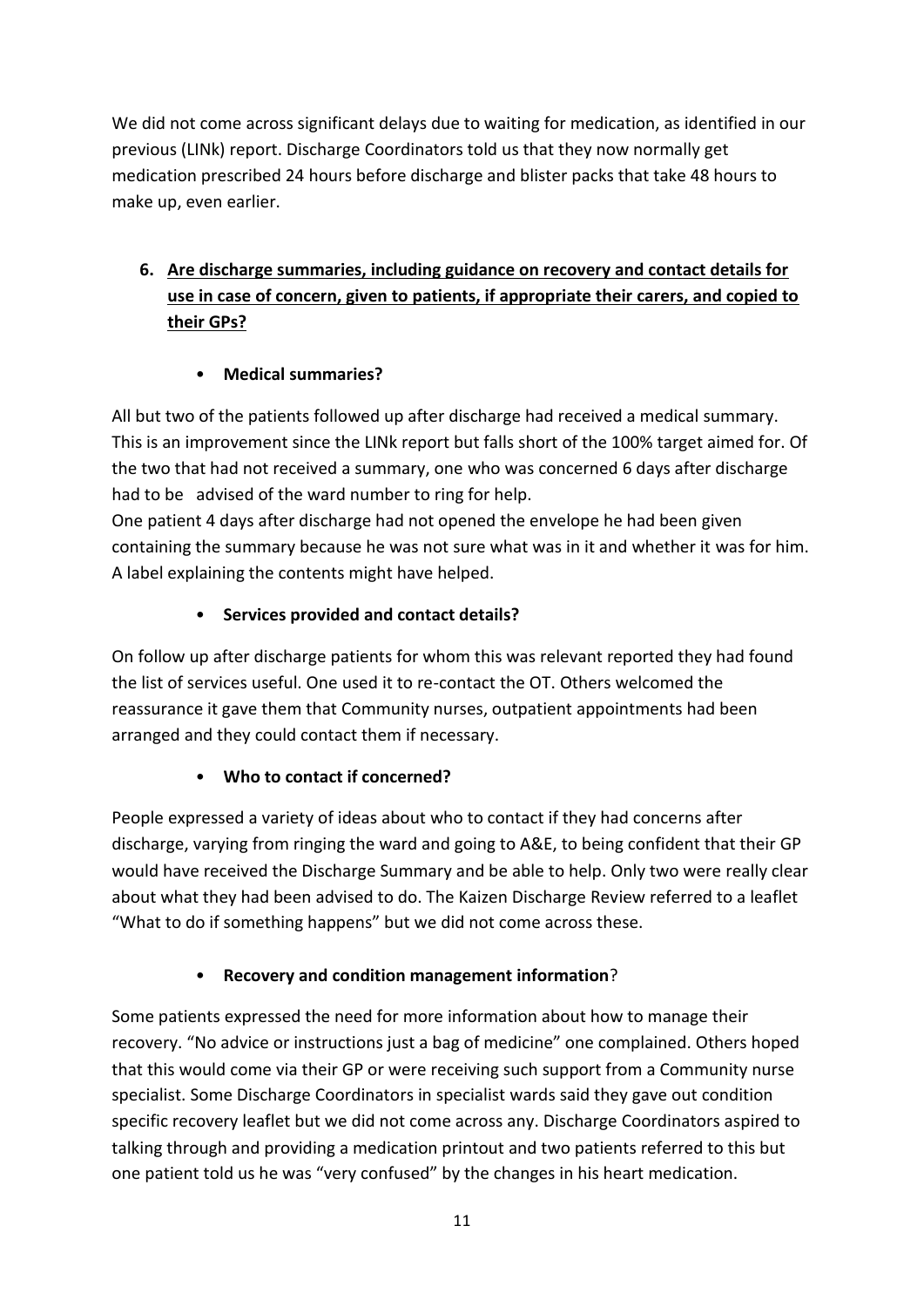## **7. Is there a clear procedure to ensure Discharge Co-ordinators identify and follow up within a few days of discharge those patients for whom such follow up is appropriate?**

## • **Reported practice**

The 2010 LINk report recommended that Discharge Coordinators should routinely follow up all patients after discharge to check that discharge arrangements were working well but the Trust made clear at the time that they did not consider this appropriate in all cases. When we asked about current procedure one Discharge Coordinator said she did usually follow up after discharge with a telephone call to check all was well. Others said that out of personal concern they sometimes asked Social workers or OTs how a discharged patient was getting on but no record was kept of such contacts and there was no regular system for obtaining feedback on how discharge arrangements worked out in practice. The existing audit, being based on the hospital paperwork, did not cover this.

## • **Actual practice**

When we followed up after discharge no significant planning problems were revealed except the patient who arrived unexpectedly at ICT residential care when no one was there to admit her. All other services appeared to have arrived as expected. One patient once home appeared to have unmet care needs: he was unable to manage his washing and cleaning and get out of his flat and "will have to see how it goes." It appeared in this case Discharge Coordinator follow up might have indicated he was taking time to accept his need for home care or rehab services. Fortunately he had a niece who lived nearby who was involved organising a Mascot Alarm and could take the initiative to help him ask for services.

Without follow up Discharge Coordinators are not always aware of transport delays unless the patient has waited in the ward or someone contacts them with concerns.

## **8. Are arrangements in place to monitor and review the discharge process?**

 Kaizen Rapid Change Project 4, Discharge Management (Acute Medicine & Senior Health)

A review of discharge processes was actually happening at the time of our visits. Our team were contacted by Danny Gregory an external consultant from GE Healthcare, contracted by St George's to review the discharge process in the Medical and Older people's wards. The Kaizen Discharge Review involved 13 weeks of investigating issues, identifying problems and achievable solutions culminating in a "Process Improvement Week".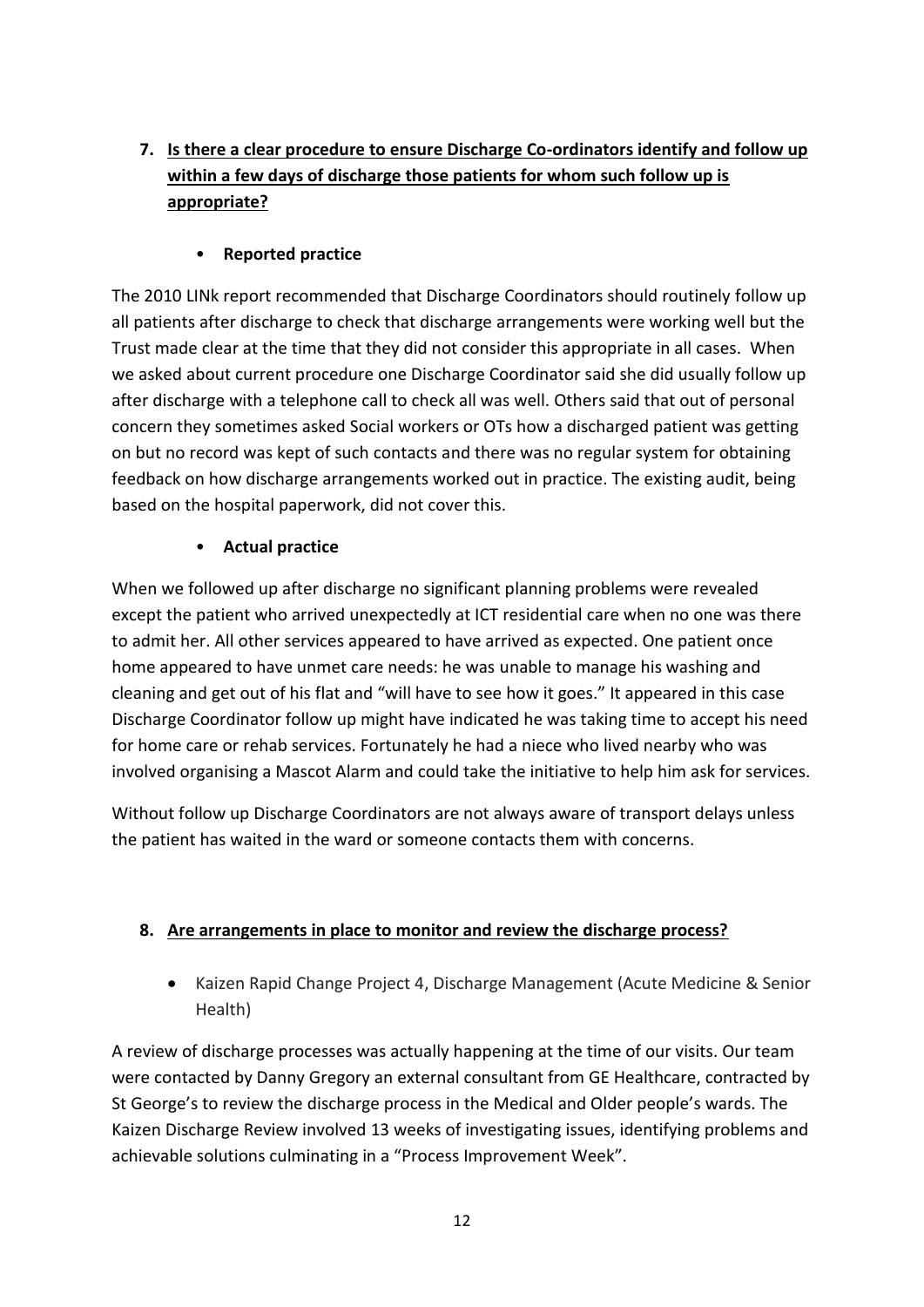#### **Discharge Coordinators' meetings**

Regular meetings of the Discharge Coordinators provided a forum where improvements were discussed but it was not clear how suggestions would be taken forward beyond group. For example better ways to contact the Merton Community Nursing team. And how ideas from outside the group could be fed in and integrated into practice. For example the feedback from the ICT team regarding patients' "preadmission baseline abilities"

#### **OTHER EVIDENCE**

This part of the report summarises other evidence we have gathered that sheds light on how patients experience the process of going home after a stay at St George's. This has come from:

- The Home from Hospital service provided by Age UK Wandsworth
- A patient reporting her experience to the Pocklington Trust
- The Patient Advice and Liaison Service (PALS) and Complaints Service at St George's
- St George's internal file audit of the discharge process
- Government statistics on hospital and social services performance

Some of these sources are more likely to pick up dissatisfaction with the discharge process, which needs to be taken into account.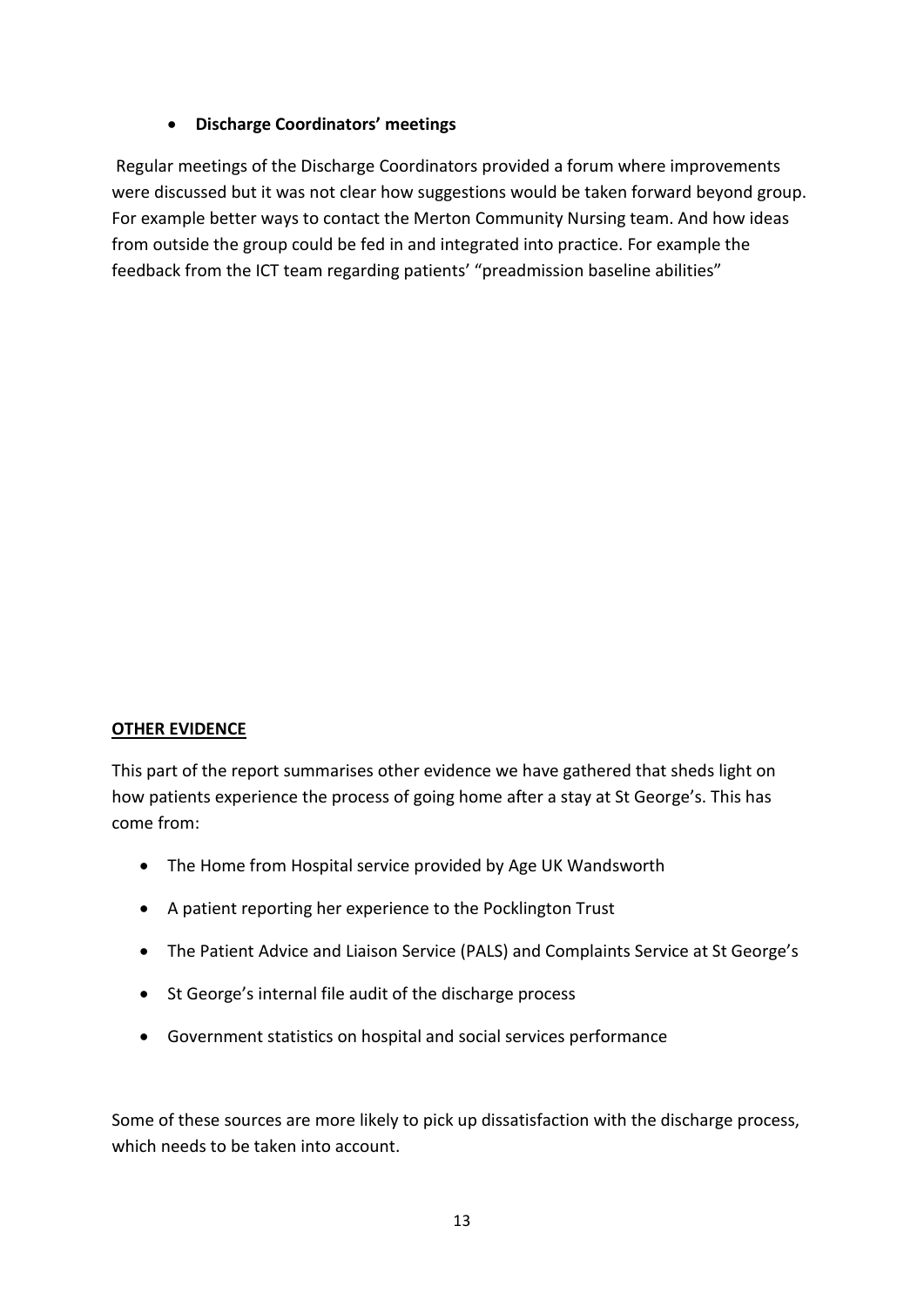#### **Home from Hospital Service**

Age UK Wandsworth offers a wide range of services that aim to improve the quality of life for people aged 60+ living in the Borough.

Using trained volunteers, the **Home from Hospital Service** offers free practical support and assistance to people aged 60+ living alone in Wandsworth. The support is for up to 6 weeks after they have left hospital and is funded by the Reablement service. The service is provided to people being discharged from any hospital, not just St George's.

The service receives approximately 10 referrals a month, roughly a third of which lead to a service being provided. 61 people have been helped since the service started 18 months ago.

Common circumstances of people helped are that :

- They have been quite confused or disoriented immediately after treatment, often still under the influence of medication.
- They have not always understood what has been offered to them and the different roles of various professionals/teams.
- They have sometimes refused offers of help before returning home, partly because of their innate sense of independence and partly because they just want to get home following the trauma they have experienced.
- They manage for a while at home but later realise they cannot really cope and contact Age UK for help. In some cases they have run out of food.
- Because they have been signed off from services at discharge, they effectively have to start again to get help from the statutory agencies.
- They are highly appreciative of volunteers who can spend time with them and help in ways that address their needs differently from task focused professional carers. They also value someone with the time to explain the complexity of the services on offer.

*Our thanks to Pamela Hatton from Age UK Wandsworth for providing this information*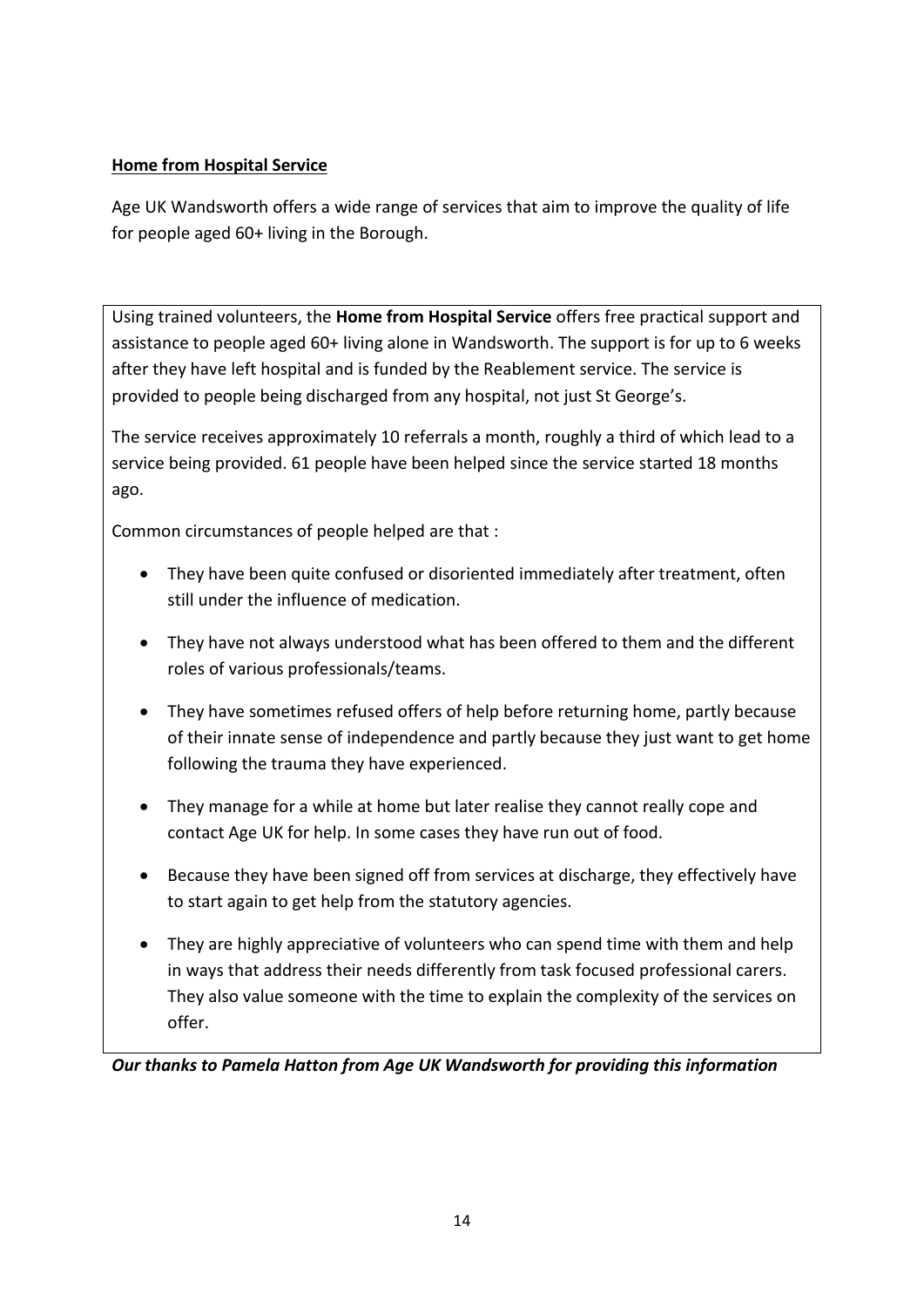## **Thomas Pocklington Trust**

Pocklington is a charity providing housing, care and support services for people with sight loss. It provides a 52 dwelling supported housing scheme in Roehampton and passed on the story of a female tenant who had been a recent inpatient at St George's hospital.

## **An account of leaving hospital from a person with sight loss** :

After contacting the Watch Alarm Service because of chest pains, I was taken by emergency ambulance to A&E in the early hours of the morning. I was not in a state to collect up a bag or change into outdoor clothes.

From A&E I was admitted to a ward for observation and to await blood results. I was finally discharged home at about 6.50pm in the evening of the same day.

Contradicting the doctor, the nurse, backed up by the sister, told me it was not possible to provide transport home because the hospital policy is that if patient can walk 4 steps they have to find their own way. I pointed out I was in my night clothes, registered blind and used a guide dog and had no money or bus pass. If staff could arrange a taxi I offered to pay on arrival at my home but they refused to do so.

I had to be very tenacious until I was finally provided with hospital transport. I feel that the staff, or the policy, do not take account of sight loss, only checking for physical mobility.

## **The PALS and Complaints services at St George's**

Every hospital has a PALS service, offering patients or their relatives information and the opportunity to report concerns with the care they are receiving. Patients and relatives may also lodge a formal complaint directly or after talking to PALS.

The **PALS service at St George's** received 1180 referrals in the 6 months October 2012 to the end of March 2013.

39 of these referrals (3.3%) were concerns with the discharge process:

- The Surgery Directorate (9 concerns), the Senior Health wards (7) and Neurosciences and Acute Medicine Directorates (6 each) accounted for most of them.
- Common issues related to the lack of communication, information and forward planning.
- In the vast majority of cases the PALS service was able to resolve the shortcomings by direct intervention.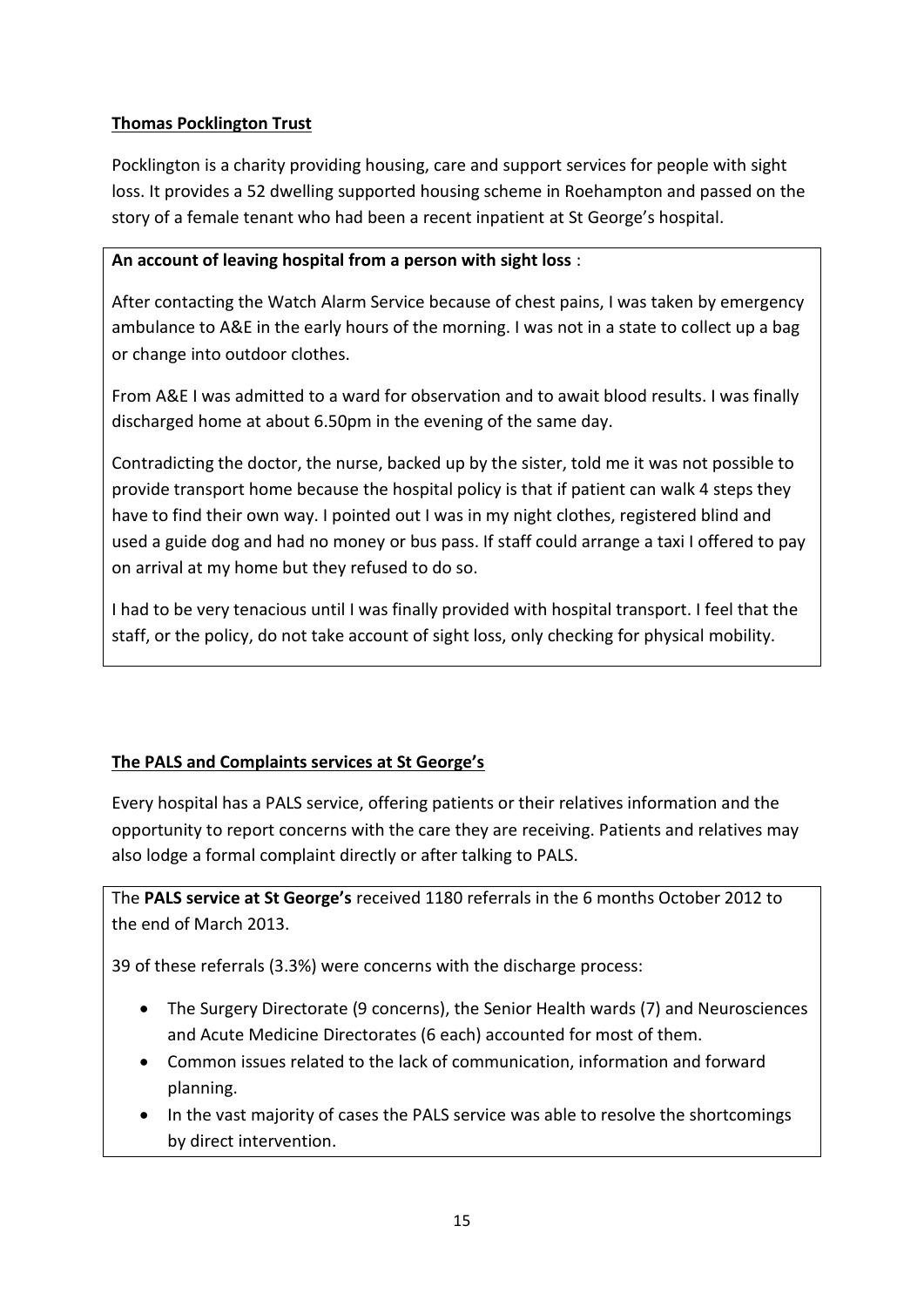**St George's dealt with 19 complaints relating to the discharge of patients** during the six months October 2012 to March 2013.

The largest group (6) were from people discharged from Surgical wards (including Trauma and Orthopaedics) followed by 4 that related to discharges from A&E. The main issues raised and the responses from St George's were:

## Subject of complaint: poor care arrangements after discharge (6 complaints)

*St George's response: The nursing team is now utilising a discharge checklist to ensure both clinical and social care plans are recorded clearly. This will be checked daily by the Senior Staff Nurse, the Discharge Coordinator and will be monitored by the matron on her rounds. Staff who are not clear about the discharge process will be supported with further training by the Discharge Coordinator and their practice monitored by the Senior Charge Nurse and the Matron. It has also been emphasized to doctors the importance of providing clear advice to patients regarding the aftercare of their injuries.*

Complaint: next of kin not being informed of a patient's discharge (3 complaints)

*St George's response: Apologies were given and staff reminded of the importance of keeping next of kin and carers informed of discharge*.

One complaint – on behalf of a relative who did not arrive back at her care home until 0200h – has led to a change in policy. No patient is to be discharged after 2200h unless the patient themselves or their next of kin express a desire to be discharged after this time. *Our thanks to staff at St Georges at for providing this analysis for us*

## **St George's internal audit of the discharge process**

The hospital's clinical audit team has developed a methodology to log the efficiency and effectiveness of discharge practices across all wards, both elective and emergency. Discharge Co-ordinators examine case notes and assess them on key criteria, using an online data collection tool.

Between October 2012 and April 2013, **St George's internal audit of discharge processes**  showed:

- The results from 296 file audits three quarters from emergency wards, 20% from elective wards.
- There was evidence of discharge planning for 85% of patients. But in only two thirds of cases had this started on admission as expected in the discharge policy.
- For around 70% of patients the discharge planning included assessment of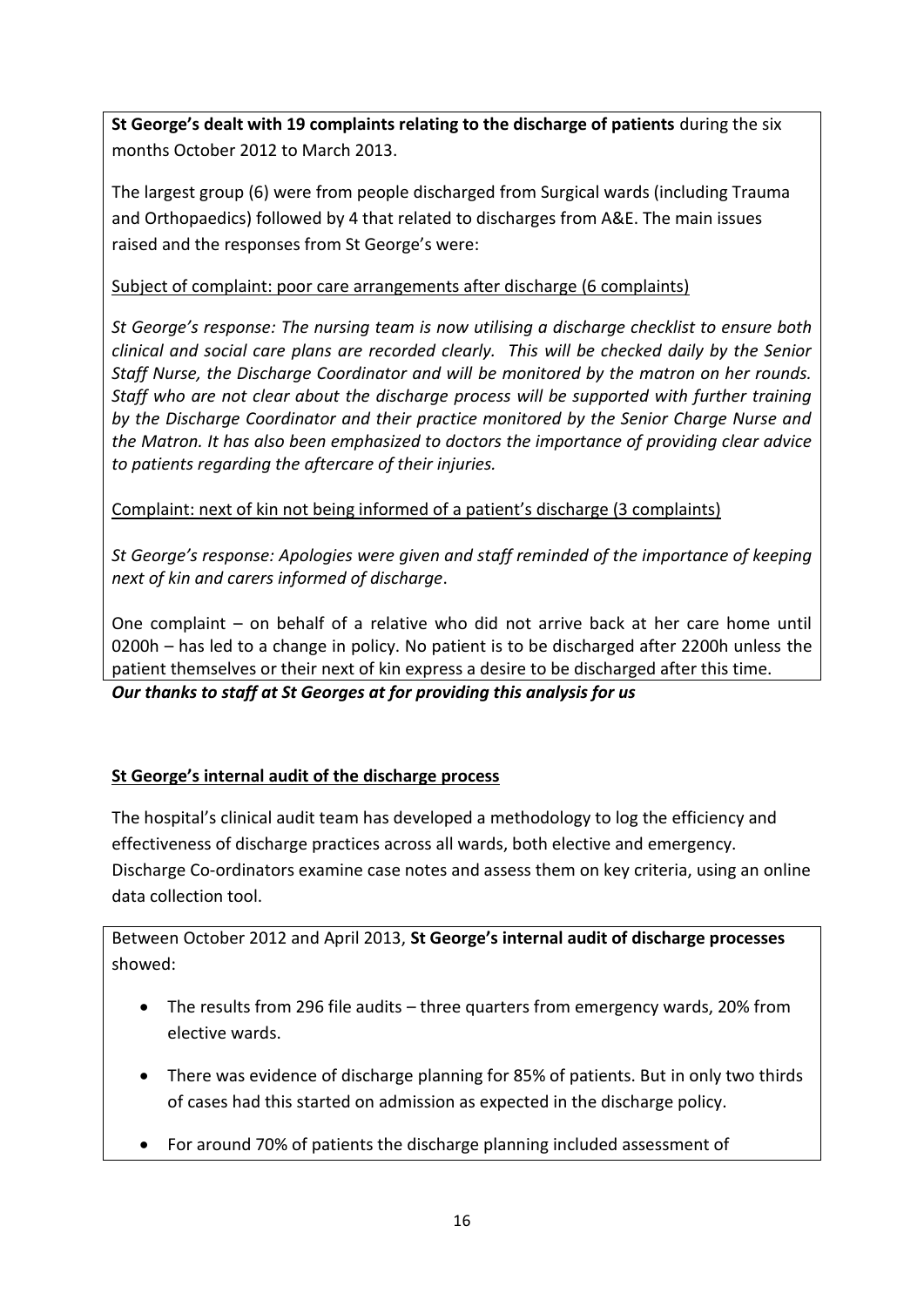continuing health and/or social care needs.

- Patients were most commonly referred to Physios (55% of cases), followed by OTs (40%), Social Services (33%), Intermediate Care (30%) and District Nursing (25%).
- Only 55% of medication was prescribed at least 24 hours before discharge, an area identified for significant improvement.
- 45% of patients need transport home but in only just under half of these cases is the transport booked 24hours before discharge.
- Nearly all patients had, according to the documentation, been given the reason for admission and treatment.
- For 90%, general information was given to them on discharge, but this fell to around 70-75% when it came to information on post discharge concerns and who to contact if there is a query.
- Over three quarters of patients went home on discharge, around 10% to care homes and 7% to other hospitals or intermediate care.
- The average time between a patient being declared medically fit to being discharged was 28 hours. This meant that two thirds were discharged the same day and a third at a later date.
- Over 80% of patient records included full or partial details about discharge arrangements. This fell to just over two thirds where a Discharge Checklist and Plan had been completed.

## **National statistics**

Two sets of national statistics about NHS and Social Services performance shed light on the process of people being discharged from hospital :

- a) Delayed transfers of care
- b) Emergency re admissions

#### Delayed transfers of care

The NHS and social care agencies in Wandsworth responsible for prompt transfers of care from hospital to other, mostly community, settings have a very good track record in this area.

To trigger a delay that counts for the measure, a patient must be in hospital for over a day despite being declared fit to leave by a doctor and multi-disciplinary team.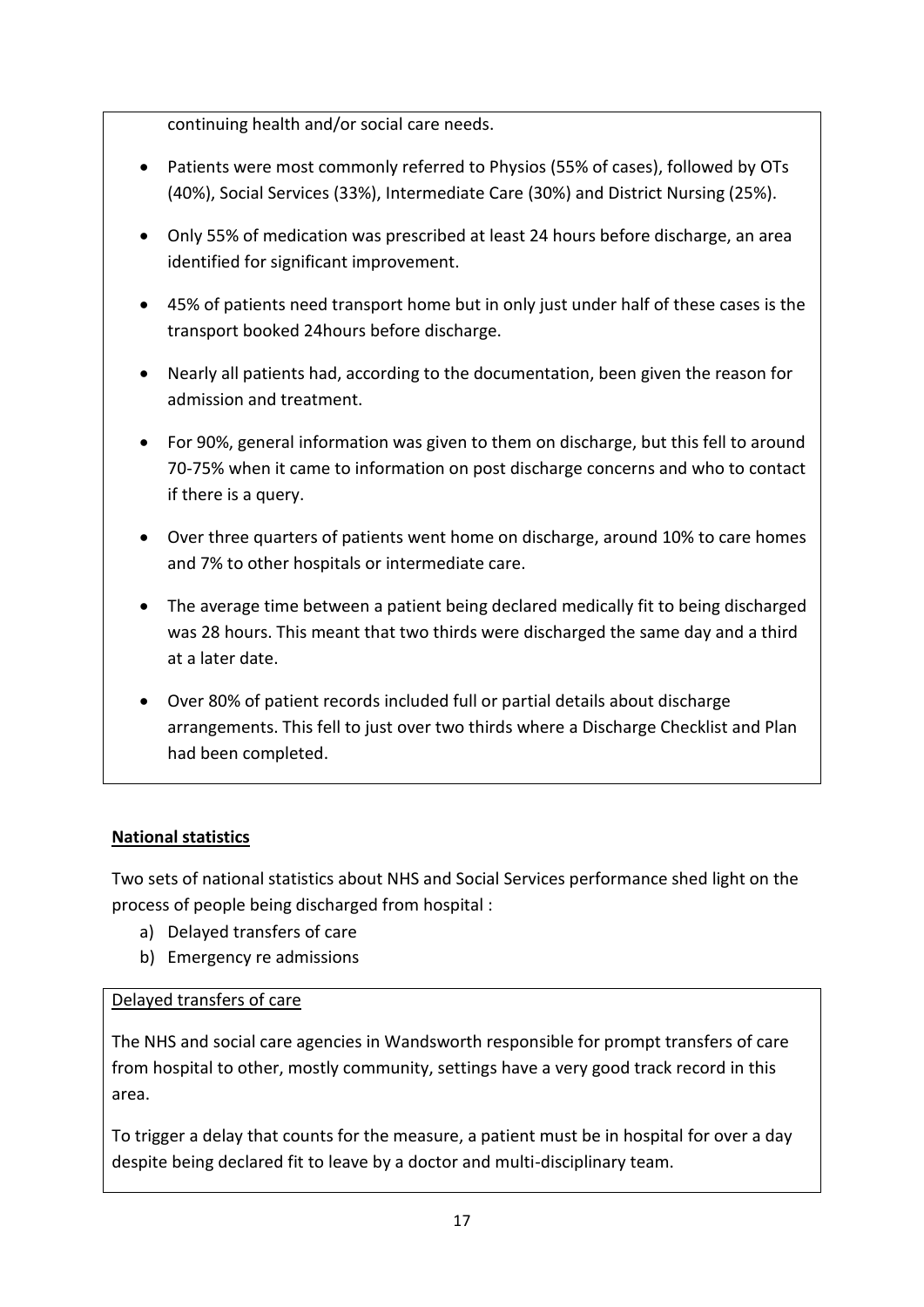In May 2013 St George's ranked 53rd out of 244 Trusts nationally for the fewest number of delays.

An analysis of the 4 delays recorded in June 2013 shows that:

- 3 were from acute services, 1 from non acute.
- the NHS was responsible for 116 days of delay, mostly down to awaiting non acute NHS care. Social Services was responsible for 36 days, mostly relating to finding a residential home placement.

For the whole of 2012-13, delays for all reasons accounted for less than 5 days per 100,000 population putting Wandsworth into the lowest band along with 29 other areas nationally.

Emergency re-admissions

This measure can shed light, in part, on the effectiveness of hospital discharges and the transfer to health and social care services that support people in the community.

It counts the % of emergency admissions of people who have been discharged from the same hospital in the previous 28 days.

Over the last 8 years, the figure for St George's has averaged just under 11%. The figures for the last three years were:

2010-11: 12.2%

2011-12: 10.4%

2012-13: 11.8%

So, at just over 11%, slightly above the 8 year average.

In 2012/13, the national figure for all hospitals was 11.6% so St George's is an average performer. (Because of the hospital's regional catchment for some high risk admissions, it argues that is in fact a better than average performer).

St George's, according to its 2012/13 Quality Account, is still aiming to improve its performance – for example by expanding its use of telehealth technology – facilitating remote monitoring of patients with heart failure or respiratory illness, and community virtual wards – highly responsive multi-disciplinary management of patients with chronic long term conditions.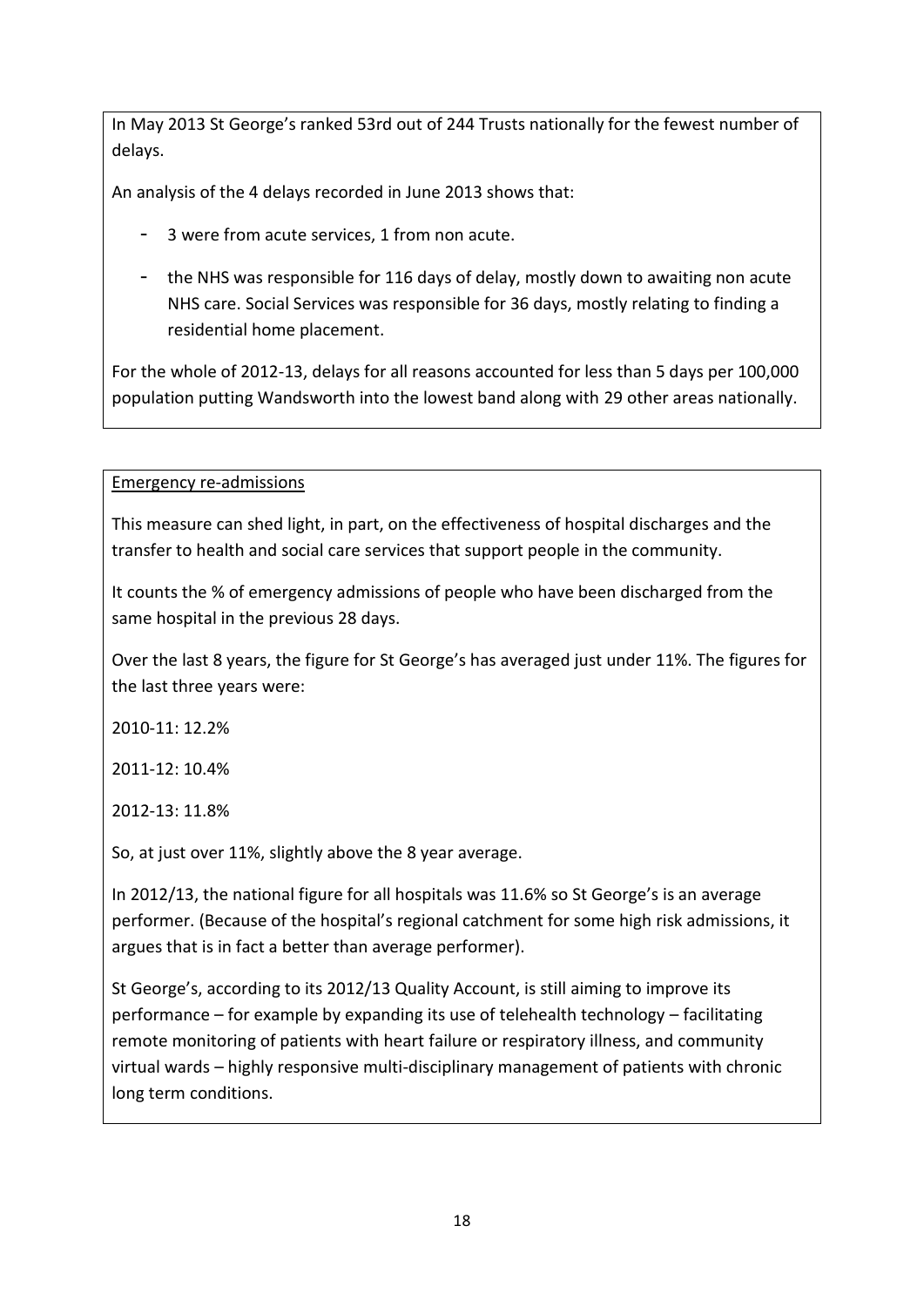#### **CONCLUSIONS ON DISCHARGE PROCEDURES**

In general we saw welcome signs of successful efforts to improve discharge procedures at St George's since the 2010 LINk report, but we encountered some evidence of problems apparently yet to be resolved.

In particular there was evidence of early discharge planning and improved tools for sharing the information such as the "white board rounds" as well as attempts to improve patient records so relevant information is more accessible. We welcomed the new "Planning for discharge" sheets but felt they could be improved and better displayed.

Despite these improvements, we still found patients and families were mostly confused about who determined final discharge arrangements. While a number of patients and family members were very appreciative of the Discharge Co-ordinator's efforts and knowledge, the majority of people we spoke to did not know of the D C or their role. The high proportion of patients we interviewed who were not aware or realistic in their thinking about their future care at home brought home to us the importance of recognising that family and carers must be involved at an early stage where possible. We were concerned that there did not appear to be a reliable system for ensuring a patient who did not speak English understood the plans for their discharge.

As listed above, we came across evidence of a number of serious lapses which might be partly attributed to the absence of a DC for significant periods or at significant points in the discharge process. We recognised that at weekends and in the evening tasks could apparently be delegated effectively to senior nursing staff but even so we found that evening visitors did sometimes complain that they did not know who to approach for information. The issue of cover does not therefore seem to have been fully resolved.

We asked about training for DCs and found little evidence of formal training, most learned on the job and had not visited the community services they were putting in place. They were dependent on learning from other professionals, information websites and indirect referral procedures. This did not seem to us sufficient for this important function.

At the discharge stage itself we identified a small number of patients who experienced significant transport delays. With regard to medication, DCs we spoke to were aware of the need to order in advance and we found only one patient who spoke of waiting for medication, which was far less than in our previous study. The majority of our interviewees were discharged with Medical Summaries, but not all and a small number failed to receive them within a few days of discharge. While not satisfactory this was a significant improvement on our previous study. However, still only a few of the patients discharged were clear about who to contact if things went wrong or how to manage their recovery.

We were told there is no formal system of follow up post discharge. So the DCs were not necessarily aware that of the patients we identified who struggled when they got home or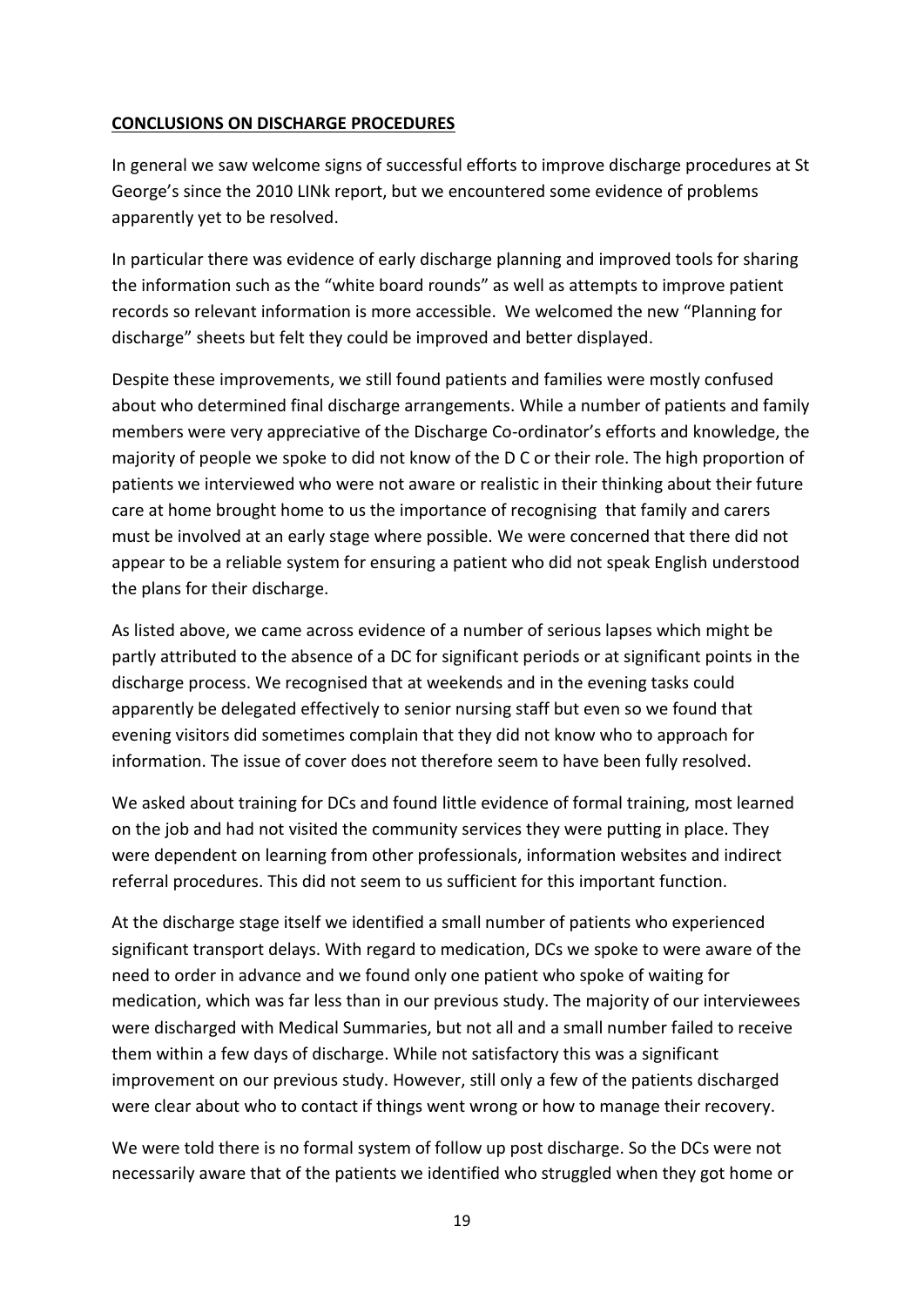had a bad transport experience. This seems a weakness in the monitoring and review arrangements although we welcomed the system of monthly DCs meetings where processes were discussed and were made aware of the Kaizen Rapid Change project that was taking place to develop further improvements in the discharge system.

Finally, we were made aware by Age UK of their concern that a number of elderly patients in declining health leave hospital in the belief that they will be able to manage independently at home as well as they did before admission. This can prove not to be the case and after a short period at home patients can experience difficulty. Under existing arrangements as we understand that such people have to take their place in the queue for assessment for re-ablement or other support, which can be a lengthy process. It seems to us that there should be a fast track process for such cases for a window of perhaps six weeks after discharge.

We make a number of recommendations below designed to help tackle the problems we encountered in discharge arrangements.

## **RECOMMENDATIONS**

**In the light of our findings we wish to recommend that St George's Hospital take the following further actions in the context of their ongoing work to improve discharge arrangements:**

- **1. The "Leaving Hospital-planning for discharge sheet" should be displayed in a place that is conspicuous to friends and carers as well as patients. It should identify the Discharge Coordinator (or other staff responsible) by name and encourage patients and their friends and carers to make contact to enable early planning.**
- **2. Endorse the importance of the Discharge Coordinator role and review how their time is prioritised, in particular to allow sufficient time for completing papers, researching base line preadmission abilities and starting early discharge planning for all patients.**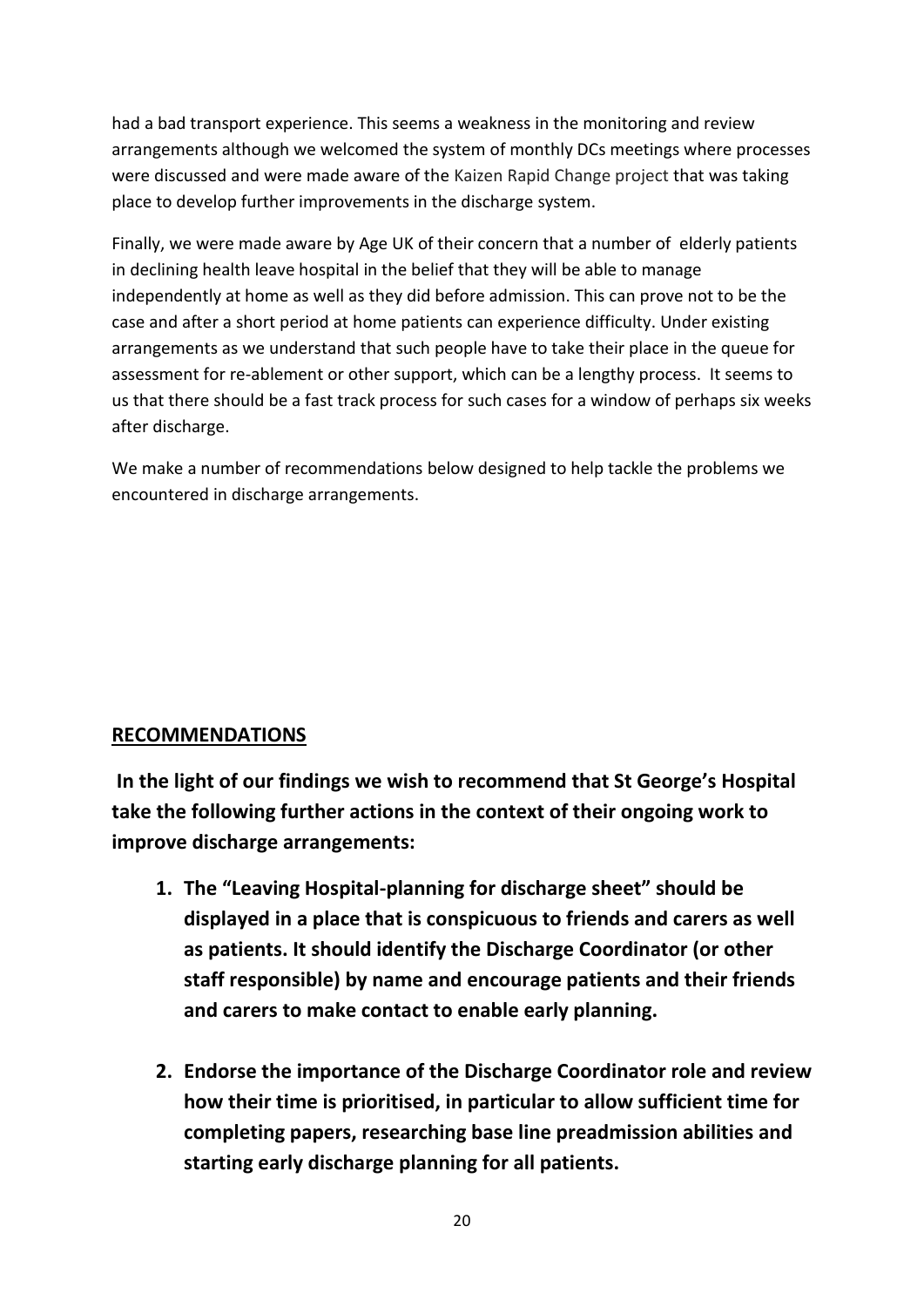- **3. Continue and improve the white board system. Particularly keep boards up to date and include important communication issues- such as sight, hearing, language and learning disabilities where special care is needed.**
- **4. Provide floating cover for Discharge Coordinators so wards are not without cover during holidays and sickness. We accept, however, that weekends and evenings can be covered satisfactorily by clear delegation to other nursing staff provided that clear information is available to relatives and carers about how to contact the Discharge Coordinator(as above), and given that basic information can now.be more easily accessed by other staff from the white boards.**
- **5. Provide more training for Discharge Coordinators to include shadowing of more experienced staff and regular visits to community services to improve communication and knowledge.**
- **6. Acknowledge that many patients, particularly in the older persons' wards, are unable to plan and anticipate their future needs without help. Planning requires time and skill to consult all parties, the patient, family/carers in order to make decisions in the patient's best interest.**
- **7. Continue efforts to minimise delays by booking transport as early as possible and if possible making communication between ward and transport office easier. We recognise that the provision of hospital transport cannot always be immediate and if patients are to be transported home on the same day as the discharge decision all concerned must be prepared for a period of waiting.**
- **8. A greater effort is needed to ensure completion of discharge summaries on time for the patient to take a copy with them in all but exceptional circumstances. A label on the envelope would remind the patient and carers of the contents.**